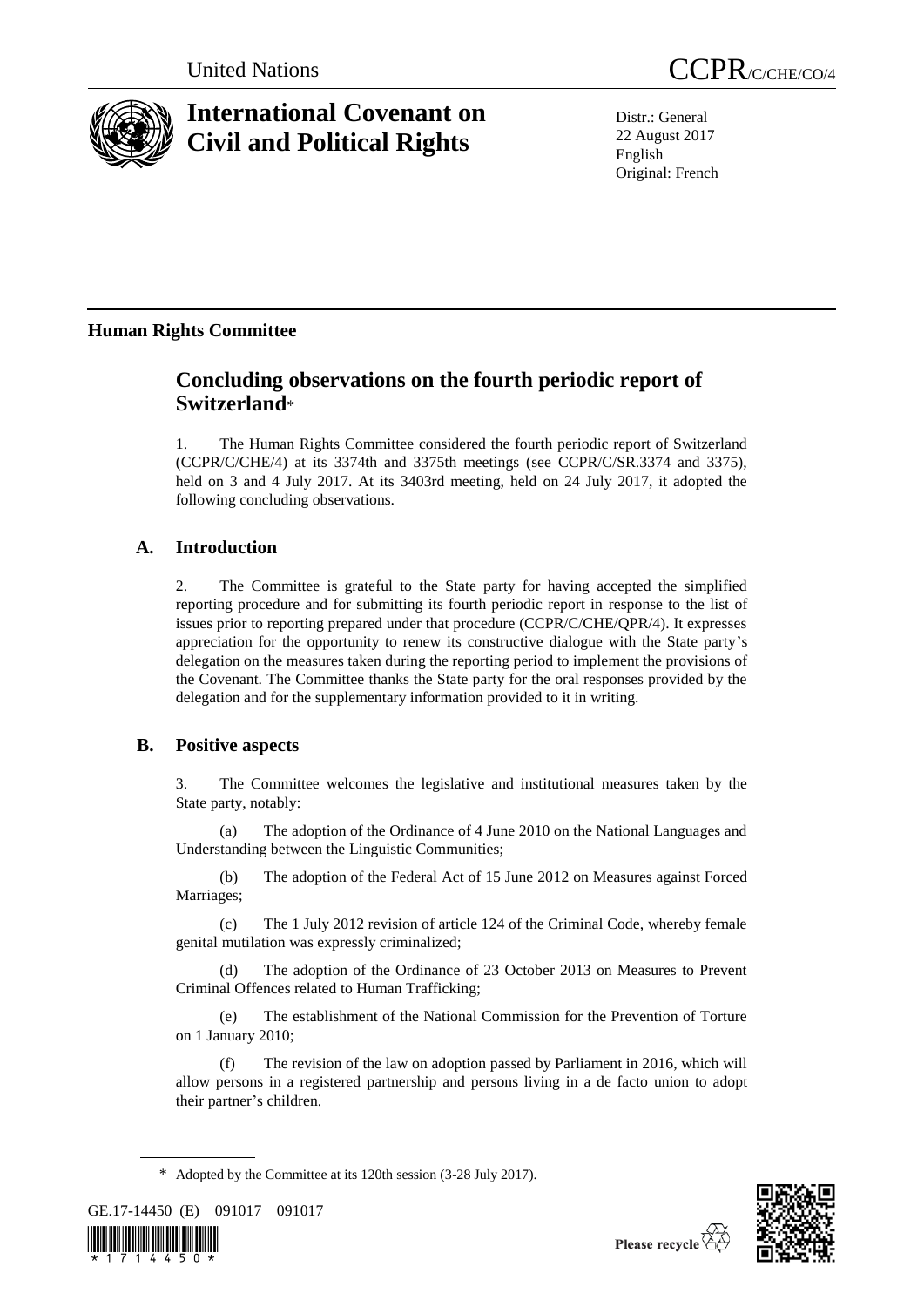4. The Committee notes with satisfaction that the State party has ratified or acceded to the following international instruments:

(a) The International Convention for the Protection of All Persons from Enforced Disappearance, in 2016;

(b) The Convention on the Rights of Persons with Disabilities, in 2014;

(c) The International Labour Organization Domestic Workers Convention, 2011 (No. 189), in 2014.

5. The Committee welcomes the measures taken by the State party with a view to the ratification of other international human rights instruments and encourages the State party to finalize those procedures at the earliest opportunity.

## **C. Principal matters of concern and recommendations**

#### **Constitutional and legal framework within which the Covenant is implemented**

6. The Committee welcomes the information that the provisions of the Covenant have been invoked in more than 300 decisions of the Federal Supreme Court. However, while taking into account the specificities of the Swiss system of democracy, it is nevertheless concerned about citizens' initiatives that could prove to be manifestly incompatible with the provisions of the Covenant. In this regard, it is deeply concerned about an initiative on which the Swiss people are to vote, entitled "Swiss law instead of foreign judges (selfdetermination initiative)", according to which, when obligations under international law contradict the Constitution, they should be modified or even denounced. It is also concerned about claims that a certain number of the country's constitutional provisions and federal or cantonal laws remain incompatible with the provisions of the Covenant (art. 2).

7. **The State party should: (a) strengthen, as a matter of priority, its mechanisms for ensuring that the compatibility of citizens' initiatives with the obligations arising from the Covenant is subject to some form of check before such initiatives are put to the vote; and (b) undertake a thorough review of national laws that are at variance with the Covenant with a view to their revision.**

#### **Implementation of the Committee's concluding observations**

8. The Committee takes note of the federal structure of the Swiss State and the division of powers between the authorities at the federal, cantonal and municipal levels. It remains concerned, however, about information suggesting that the commitment on the part of the cantonal and municipal authorities to the implementation of its recommendations is limited. In addition, it finds it regrettable that civil society was not involved in the preparation of the periodic report (art. 2).

9. **The State party should: (a) ensure that the authorities in all cantons and municipalities are aware of the Committee's recommendations and guarantee their proper implementation; and (b) guarantee greater involvement of civil society in the preparation and dissemination of its periodic reports and in the implementation of the Committee's recommendations.**

#### **Reservations to the Covenant**

10. The Committee reiterates its concern in relation to the maintenance by the State party of its reservations to articles 12 (1), 20 (1), 25 (b) and 26 owing to the supposed incompatibility of national law with the Covenant (art. 2).

11. **The State party should, in accordance with general comment No. 24 (1994) on issues relating to reservations made upon ratification or accession to the Covenant or the Optional Protocols thereto, or in relation to declarations under article 41 of the Covenant: (a) consider withdrawing its remaining reservations to the Covenant; (b) revise its national law if necessary; and (c) refrain from introducing into national law provisions that impede the withdrawal of the reservations.**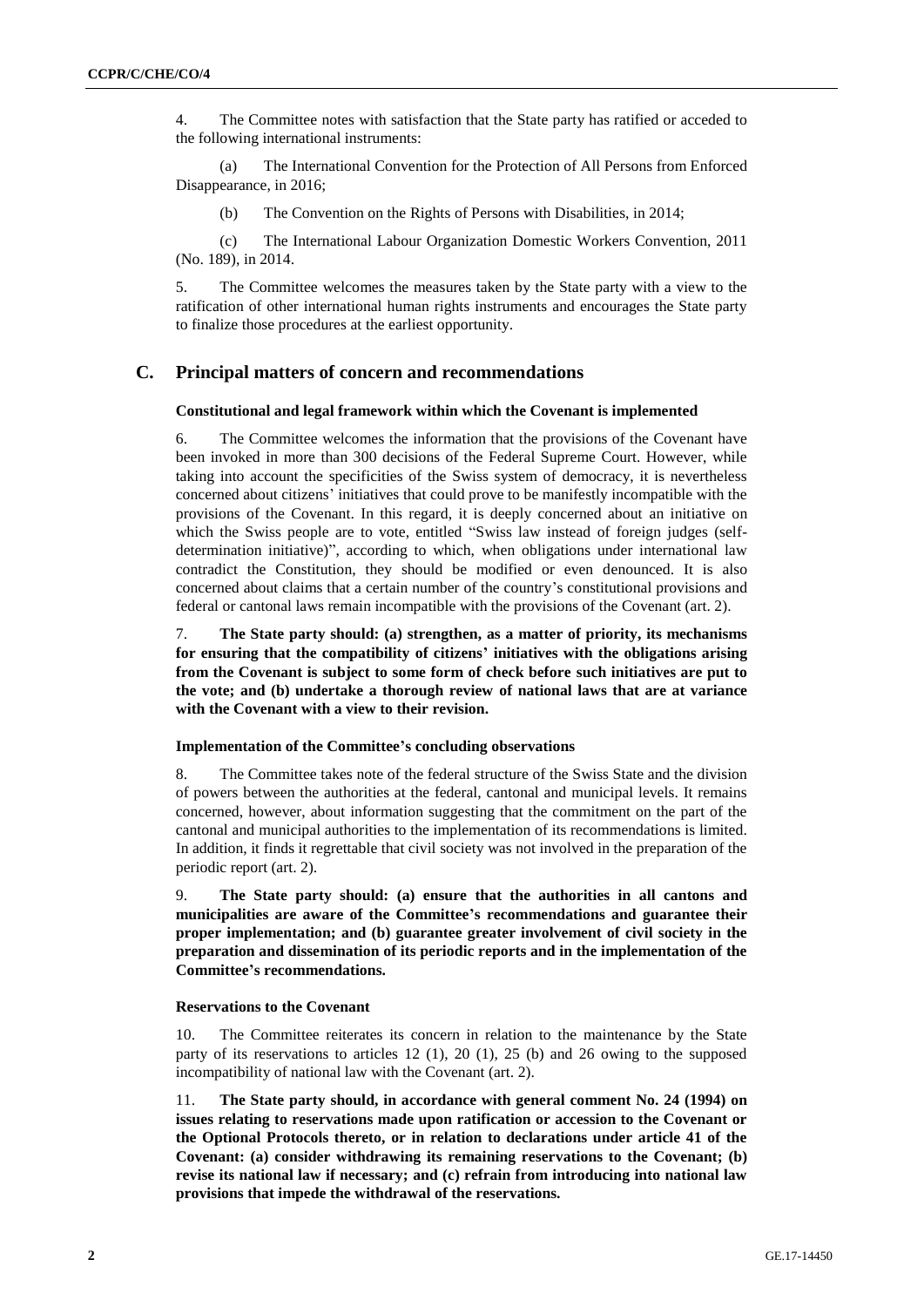### **Accession to the Optional Protocol**

12. The Committee takes note of the State party's explanation that it has decided not to prioritize ratification of the Optional Protocol because the Covenant and the Protocol recognize guarantees comparable to those set out in the European Convention on Human Rights. It wishes to emphasize, however: (a) the complementarity of regional and international mechanisms; (b) their joint contribution to enhancing the effective protection of the inherent rights of each person; and (c) the important role played by the Optional Protocol in ensuring the full implementation of the Covenant, some norms of which have no equivalent in the European Convention (art. 2).

13. **The Committee reiterates its recommendation that the State party should consider acceding to the Optional Protocol to the Covenant in order to enhance the protection of human rights for persons subject to its jurisdiction.**

### **National human rights institution**

14. The Committee welcomes the bill to establish a national human rights institution in conformity with the principles relating to the status of national institutions for the promotion and protection of human rights (Paris Principles). It remains concerned, however, that, according to the information provided by the delegation: (a) the institution's budget will be kept at the same level as that of the current Swiss Centre of Expertise in Human Rights; (b) while the institution will be tasked with promoting human rights, it will not have an explicit human rights protection mandate; and (c) the institution will be university-based, the appropriateness of which arrangement remains to be determined (art. 2).

15. **The Committee reiterates its recommendation that the State party should establish as soon as possible an independent national human rights institution with a broad human rights protection mandate and adequate human and financial resources, in conformity with the Paris Principles.**

### **Anti-discrimination framework**

16. The Committee takes note of the Federal Act on Gender Equality and the Federal Act on the Elimination of Discrimination against People with Disabilities. It nevertheless remains concerned about the lack of a comprehensive anti-discrimination law that clearly defines and prohibits discrimination, lists prohibited grounds of discrimination and provides victims with effective civil and administrative remedies. It also takes note of article 261 bis of the Criminal Code but finds it regrettable that, to date, only discrimination on grounds of race, ethnicity or religious affiliation is expressly criminalized. In addition, it is concerned about reports indicating that persons with disabilities are not sufficiently aware of their rights under the Federal Act on the Elimination of Discrimination against People with Disabilities (arts. 2, 3 and 26).

17. **The State party should: (a) adopt comprehensive civil and administrative legislation against discrimination that includes a definition of discrimination, both direct and indirect, and an expanded list of prohibited grounds of discrimination, including sexual orientation and gender identity; (b) amend its criminal law to expand the prohibited grounds of discrimination; and (c) ensure that persons with disabilities are informed of their rights under the Federal Act on the Elimination of Discrimination against People with Disabilities.**

#### **Equality and representation of women in public and political life**

18. The Committee takes note of the measures taken by the State party, notably through the Federal Office for Gender Equality, to ensure equal pay for men and women, but it remains concerned about the persistent disparities in that regard, particularly in the private sector. It also remains concerned about women's underrepresentation in political life. It takes note of the measures intended to increase women's representation on the boards of companies linked to the Confederation and firms listed on the stock market but finds it regrettable that parity has yet to be achieved notwithstanding the target set (arts. 2, 3 and 26).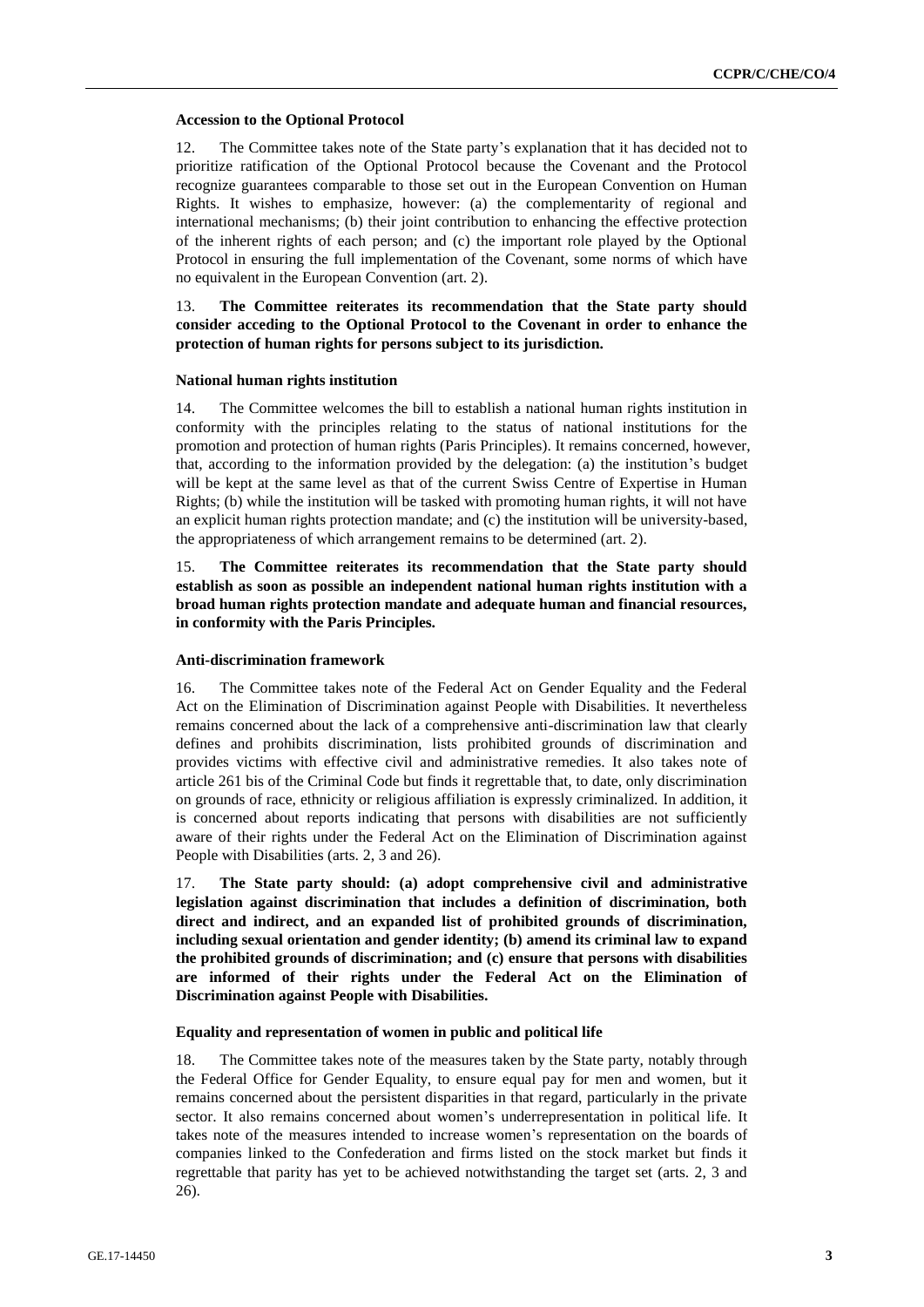19. **The State party should: (a) pursue its efforts aimed to correct the differences observed between men's and women's pay, particularly in the private sector; (b) continue to work to promote equal representation of women in political life at all levels; and (c) guarantee women's equal representation on the boards of companies linked to the Confederation and firms listed on the stock market.**

#### **Hate speech**

20. The Committee welcomes the State party's campaigns to prevent hate speech. It remains concerned, however, about reports of racist and xenophobic discourse in politics and in the media. It is also concerned about the increasing prevalence of hate speech and acts of hatred against the Muslim, Jewish and Roma communities (arts. 2, 18, 20, 26 and 27).

21. **The State party should redouble its efforts to combat the commission of or incitement to commit acts of racial or religious hatred, notably by strengthening the mandate of the Federal Commission against Racism and by envisaging the adoption of a national plan of action against racism.**

#### **Discriminatory behaviour by the police**

22. The Committee takes note of the explanations provided by the delegation regarding the criteria applied to target suspects for searches, but it remains concerned about reports indicating that the police continue to apply non-objective criteria in exercising their functions, based in particular on the physical appearance of persons, their skin colour and their ethnic or national origin (arts. 2, 7 and 26).

23. **The State party should: (a) see to it that awareness-raising and training activities on the issue of racism continue to be organized and are conducted for all law enforcement personnel with a view to putting an end to discriminatory behaviour towards ethnic minorities; and (b) ensure that law enforcement personnel responsible for discriminatory behaviour towards ethnic minorities are held to account in all instances.**

#### **Intersex persons**

24. The Committee takes note of the work of the National Advisory Commission on Biomedical Ethics regarding intersexuality and of the 6 July 2016 press statement by the Federal Council. It remains concerned, however, that the performance of surgical procedures on intersex children, causing physical and mental suffering, is still not strictly regulated. It also wishes to express concern that the conduct of surgery without consent has not yet given rise to any inquiry, sanction or reparation (arts. 3, 7, 24 and 26).

25. **The State party should: (a) take all necessary measures to ensure that no child undergoes unnecessary surgery intended to assign sex; (b) see to it that medical records are accessible and that inquiries are launched in cases where intersex persons are subjected to treatment or surgical procedures without their effective consent; and (c) ensure that psychological assistance and reparation, including compensation, are provided for victims of needless surgical procedures.**

#### **Violence against women**

26. The Committee notes with satisfaction the State party's efforts to combat violence against women. It remains concerned, however, about the continuing incidence of domestic violence and, in particular, about the low rate of reporting and the extremely high proportion of proceedings that are discontinued in such cases. It also wishes to express concern about the situation of migrant women, who, in order to retain their residence permits if they report domestic violence, must prove to the courts that the violence to which they were subjected was intense and systematic. While welcoming the introduction of article 124 of the Criminal Code, which prohibits female genital mutilation, and the Federal Act of 15 June 2012 on Measures against Forced Marriages, the Committee remains concerned about the persistence of the two phenomena in the territory of the State party (arts. 3, 6, 7, 23 and 24).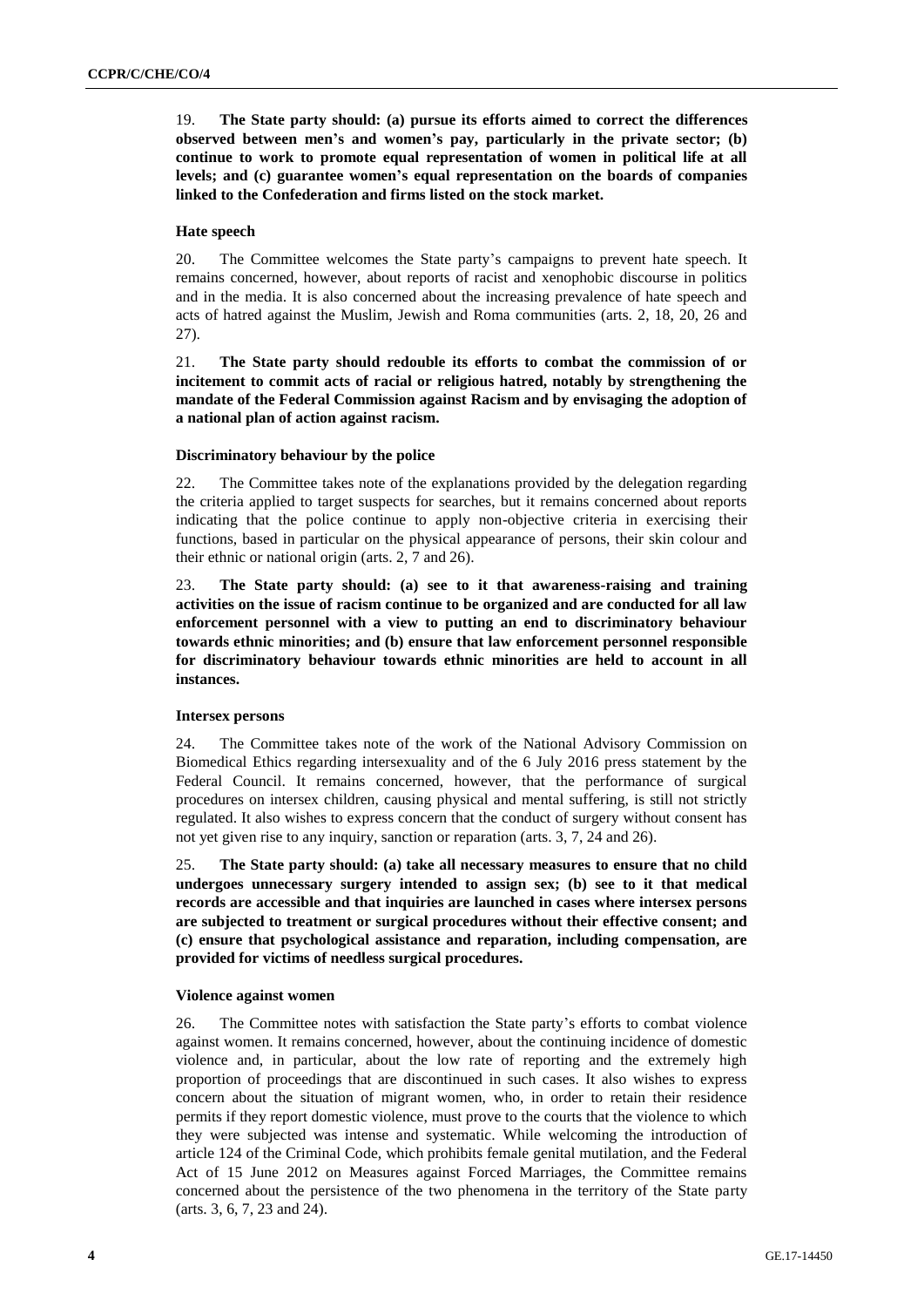27. **The State party should: (a) pursue its efforts to combat violence against women, ensuring that acts of domestic violence are actually reported and investigated, prosecuted and punished; (b) see to it that all professionals from the justice system receive adequate training to handle domestic violence cases and that specialized teams are set up; (c) ensure that the provisions of the Federal Act on Foreign Nationals concerning the retention of residence permits are uniformly interpreted and applied, in such a way as to ease the burden of proof for victims of domestic violence; and (d) pursue its efforts against female genital mutilation and forced marriage, notably by ensuring that the professionals concerned are adequately trained and that the perpetrators of such acts are brought to justice.**

#### **Conduct of police officers**

28. The Committee remains concerned about reports of the prevalence of police brutality, especially against asylum seekers, migrants and foreigners and about the underreporting of such incidents. It is seriously concerned about the lack of centralized data at the federal level on the number of complaints, prosecutions and sanctions relating to alleged ill-treatment. It takes note of the explanations provided by the delegation regarding criminal procedure and the responsibility of cantonal public prosecutor's offices for receiving complaints against the police, but it remains concerned about the lack of an independent and universally accessible mechanism with which complaints against the police can be lodged to complement the public prosecutor's offices, which may be seen as biased since they cooperate with the police in investigating such complaints (arts. 2, 6 and 7).

29. **The State party should establish expeditiously an independent mechanism with powers to: (a) receive all complaints concerning violence or ill-treatment by police officers; (b) conduct effective and impartial investigations and prosecutions in respect of such complaints; and (c) maintain up-to-date, centralized and disaggregated statistics on all complaints, prosecutions and convictions linked to police brutality.**

#### **Prohibition of torture**

30. The Committee takes notes of the State party's view that all acts of torture, including psychological torture, are already offences under Swiss criminal law. It finds it regrettable, however, that the State party's Criminal Code does not define torture or make it a separate offence to which particular stigma attaches (art. 7).

31. **The State party should consider revising its position and making torture a separate offence in its Criminal Code, so as to enhance torture prevention, guarantee better protection against that practice and ensure that perpetrators of acts of torture are prosecuted more effectively.**

#### **Return of asylum seekers**

32. The Committee welcomes the efforts made by the State party to put an end to the use of sedatives during forced repatriations by air, as well as the presence of the National Commission for the Prevention of Torture during such operations. It finds it regrettable, however, that that presence is not more extensive and that the investigation into the case of Joseph Ndukaku Chiakwa, who died in March 2010 while being removed from Switzerland, has still not been completed. It is also concerned about information that medical reports and opinions prepared by doctors treating expelled persons are ignored by the doctors working for OSEARA SA, the company appointed by the State Secretariat for Migration to provide medical care to rejected asylum seekers during their removal. It is also concerned that expert evaluations drawn up pursuant to the Manual on the Effective Investigation and Documentation of Torture and Other Cruel, Inhuman or Degrading Treatment or Punishment (Istanbul Protocol) are not fully recognized and taken into account by the Swiss authorities in implementing the principle of non-refoulement (arts. 6 and 7).

33. **The State party should: (a) guarantee that observers from the National Commission for the Prevention of Torture are present at all forced repatriations of rejected asylum seekers; (b) expedite the investigation into the death of Mr. Chiakwa;**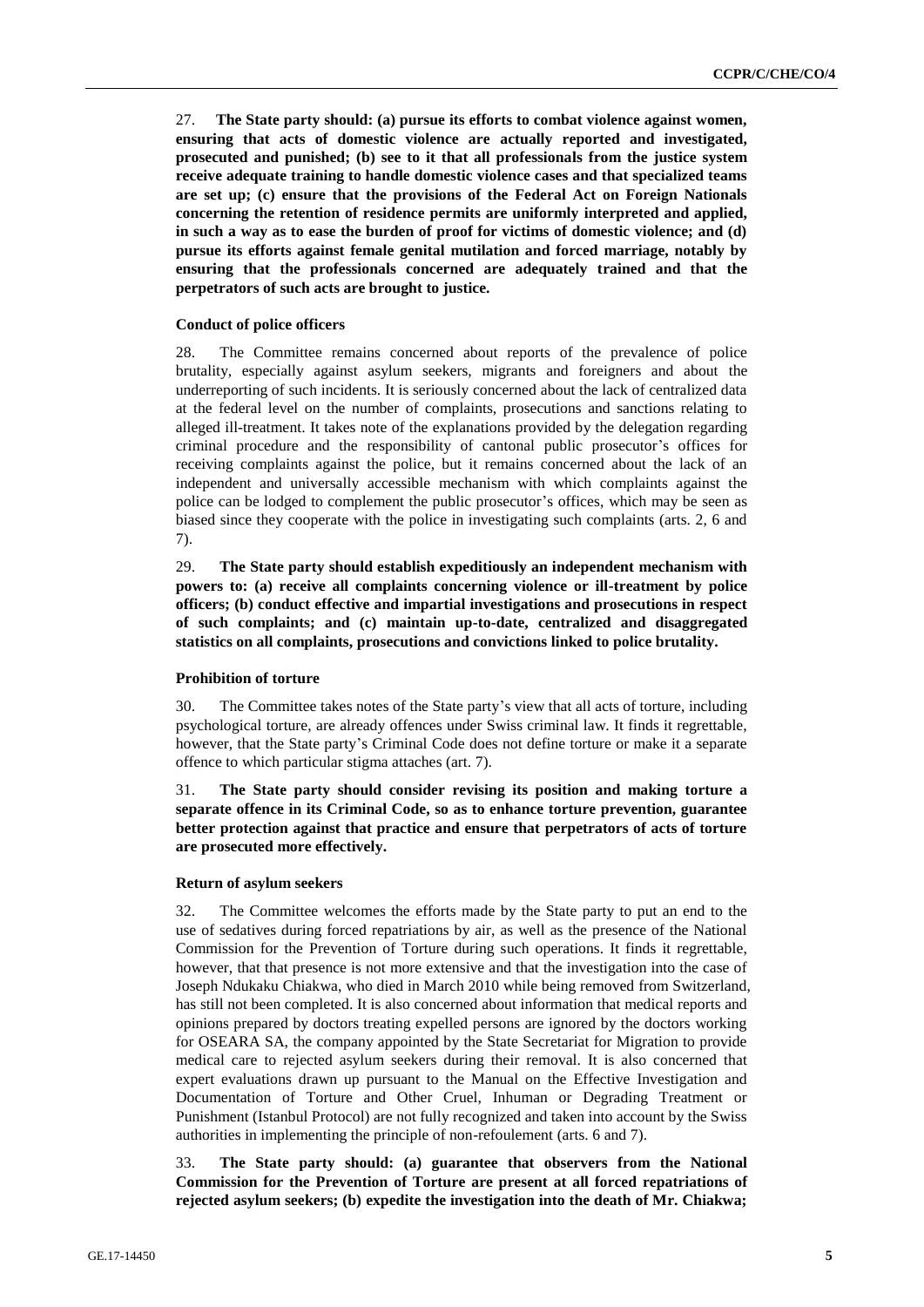**(c) ensure that OSEARA SA takes account of medical opinions prepared by other doctors as to the fitness to travel of persons who are being returned; and (d) see to it that all personnel concerned receive systematic and practical training on the Istanbul Protocol and apply it.**

#### **Treatment of asylum seekers and refugees**

34. The Committee takes note of the progress made in the granting of legal aid to asylum seekers. It remains concerned, however, about reports that migrants are being placed in administrative detention virtually as a matter of course and that adults are not separated from unaccompanied minors (arts. 7, 9 and 13).

35. **The State party should: (a) pursue its efforts with respect to the granting of legal aid to asylum seekers and ensure that they have access to remedies; (b) see to it that adults and unaccompanied minors are strictly separated; and (c) establish and apply alternative measures to administrative detention.**

#### **Conditions of detention**

36. The Committee notes the efforts made to improve conditions of detention. It wishes to express concern, however, about information that, in certain regional institutions, juveniles are held with adults and are not adequately supervised (arts. 7, 9, 10 and 24).

37. **The State party should: (a) pursue its efforts to reduce prison overcrowding, in particular by applying non-custodial measures, including in respect of foreign detainees; and (b) ensure strict separation of adults and juveniles and adequate supervision of the latter.**

#### **Treatment of detained persons with psychosocial disabilities**

38. The Committee takes note of the setting up of an interdisciplinary working group on the treatment and housing of inmates suffering from mental illness. It remains concerned, however, about the application of article 59 of the Criminal Code, under which offenders who are mentally ill may: (a) be placed in regular prisons; and (b) be confined in psychiatric institutions for a period of up to 5 years, which may be renewed, irrespective of the sentence initially handed down by the judge for the offence committed (arts. 2, 7, 9, 10 and 26).

39. **The State party should ensure: (a) that detained persons with psychosocial disabilities are placed in specialized establishments or receive therapeutic treatment tailored to their condition if they are placed in regular prisons; and (b) that confinement in a psychiatric institution is considered only as a last resort and is aimed at the individual's rehabilitation and reintegration into society, and that alternatives to such confinement are explored in all instances. In addition, it should amend article 59 of its Criminal Code to bring it into line with the Covenant, having in mind, in particular, paragraph 21 of general comment No. 35 (2014) on liberty and security of person.**

### **Human trafficking**

40. The Committee notes with satisfaction the entry into force on 1 January 2014 of the ordinance on the prevention of offences related to human trafficking, the establishment of the Anti-Trafficking and Migrant Smuggling Coordination Unit and the adoption — albeit belated, after a three-year period in which there was no plan — of the second National Action Plan to Combat Trafficking in Persons, covering the period 2017-2020. It remains concerned, however, about reports indicating that insufficient human and financial resources have been allocated for the Plan's implementation. It is also concerned about the difficulties encountered in identifying victims owing to the fact that the cantons lack a common procedure and to the police and judicial authorities' lack of training in this area (art. 8).

41. **The State party should: (a) ensure that the next national action plan is prepared in due time and that sufficient human and financial resources are allocated**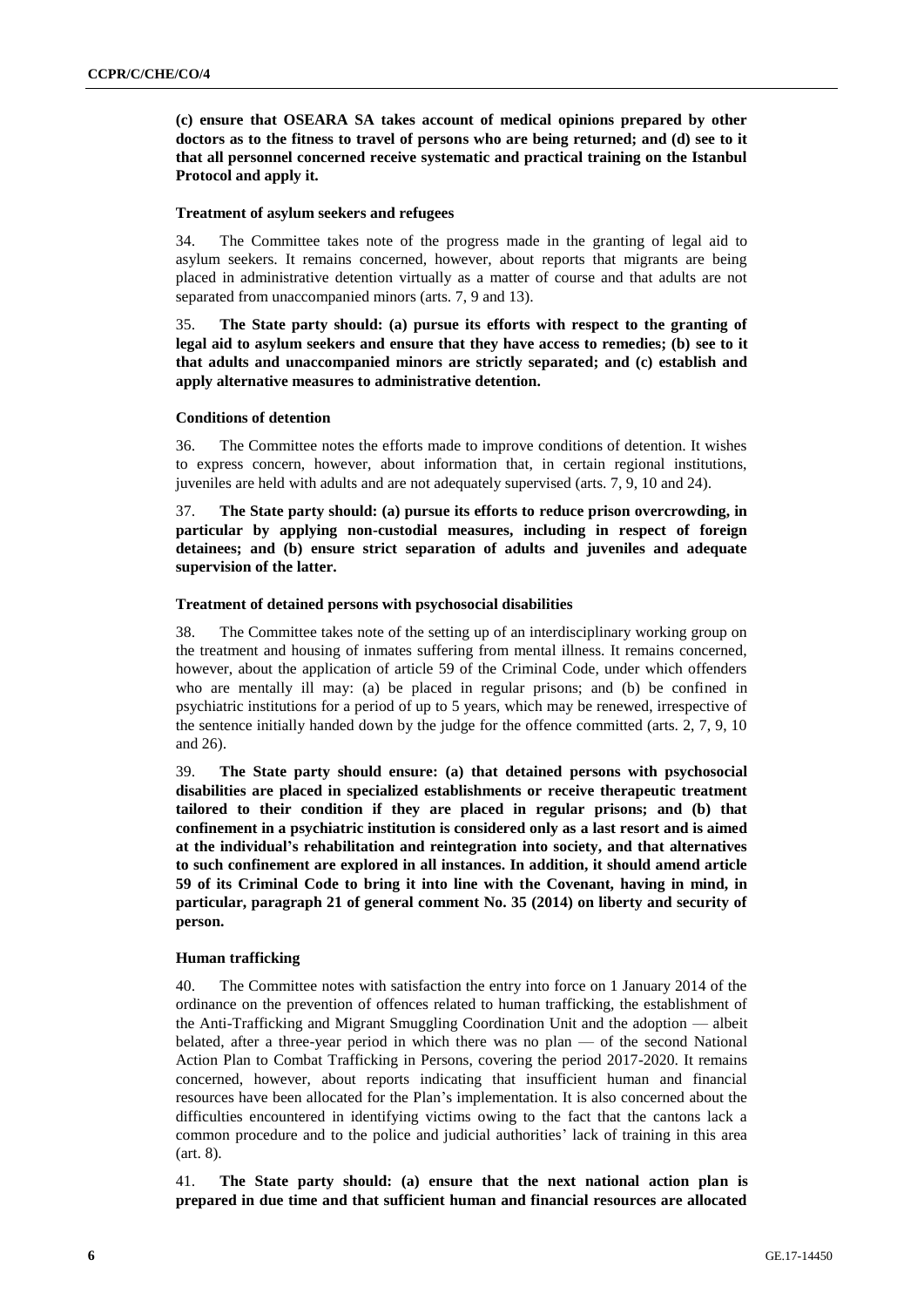**for its proper implementation; (b) see to it that the cantons establish a uniform and coordinated procedure for identifying trafficking victims; and (c) continue the awareness-raising and training programmes in this area for the police and judicial authorities.**

## **Ban on the construction of minarets**

42. The Committee notes that the Federal Council itself considers that the referendum initiative to prohibit the construction of new minarets in the territory of the State party breached human rights. It nevertheless finds it regrettable that the State party, citing the specificities of its internal constitutional system, has introduced in article 72 of its Constitution a new paragraph 3 banning the construction of new minarets in Switzerland, notwithstanding the Committee's previous concluding observations (CCPR/C/CHE/CO/3) (arts. 2, 18 and 27).

## 43. **The State party should take steps to remedy the prohibition on constructing new minarets; in particular, it should revise article 72 (3) of its Constitution.**

## **Freedom of conscience and religion**

44. The Committee welcomes the measures taken by the State party to promote interreligious dialogue. It wishes to express concern, however, about the proliferation of regulations, relating to the school environment or to attire worn in public and imposing significant fines, that appear to affect Muslims in particular (arts. 18, 26 and 27).

## 45. **The State party should reconsider its legislation and all regulations that affect Muslims in particular, in the light of its obligations under the Covenant.**

### **Surveillance measures and the right to privacy**

46. While taking note of the human rights guarantees introduced in the Federal Act of 25 September 2016 on the Intelligence Service, the Committee is concerned that this law grants very intrusive surveillance powers to the Confederation's intelligence services on the basis of insufficiently defined objectives such as the national interest, referred to in article 3. It is also concerned that the time period for which data may be retained is not specified (art. 17).

47. **The State party should take all necessary measures to guarantee that its surveillance activities are in conformity with the obligations arising from the Covenant, notably article 17. In particular, measures should be taken to ensure that the time limits for data retention are strictly regulated.**

## **Right of peaceful assembly**

48. The Committee wishes to express concern about: (a) the law of 1 November 2008 on public demonstrations; and (b) the law of 14 October 2016 on the charging of security costs incurred during demonstrations in the Canton of Geneva. It is particularly concerned about: (a) the excessive nature of the conditions that must be satisfied in order to organize a mass event requiring the deployment of specific and extraordinary police resources, including an event of a political nature, whereby the request for authorization must be submitted three months in advance and must indicate the business name of the company contracted to provide security at the event; and (b) the excessive amount of the fines that may be imposed — up to 100,000 Swiss francs — notably for organizing an unauthorized demonstration (art. 21).

49. **The State party should re-examine its legislation with a view to ensuring that all individuals fully enjoy their right to freedom of assembly, including the right of spontaneous assembly, and that any restrictions imposed are in compliance with the strict requirements of article 21 of the Covenant.**

## **Treatment of Travellers**

50. The Committee welcomes the establishment in 2014 of a working group tasked with improving conditions for persons leading a nomadic way of life and fostering the Yenish,